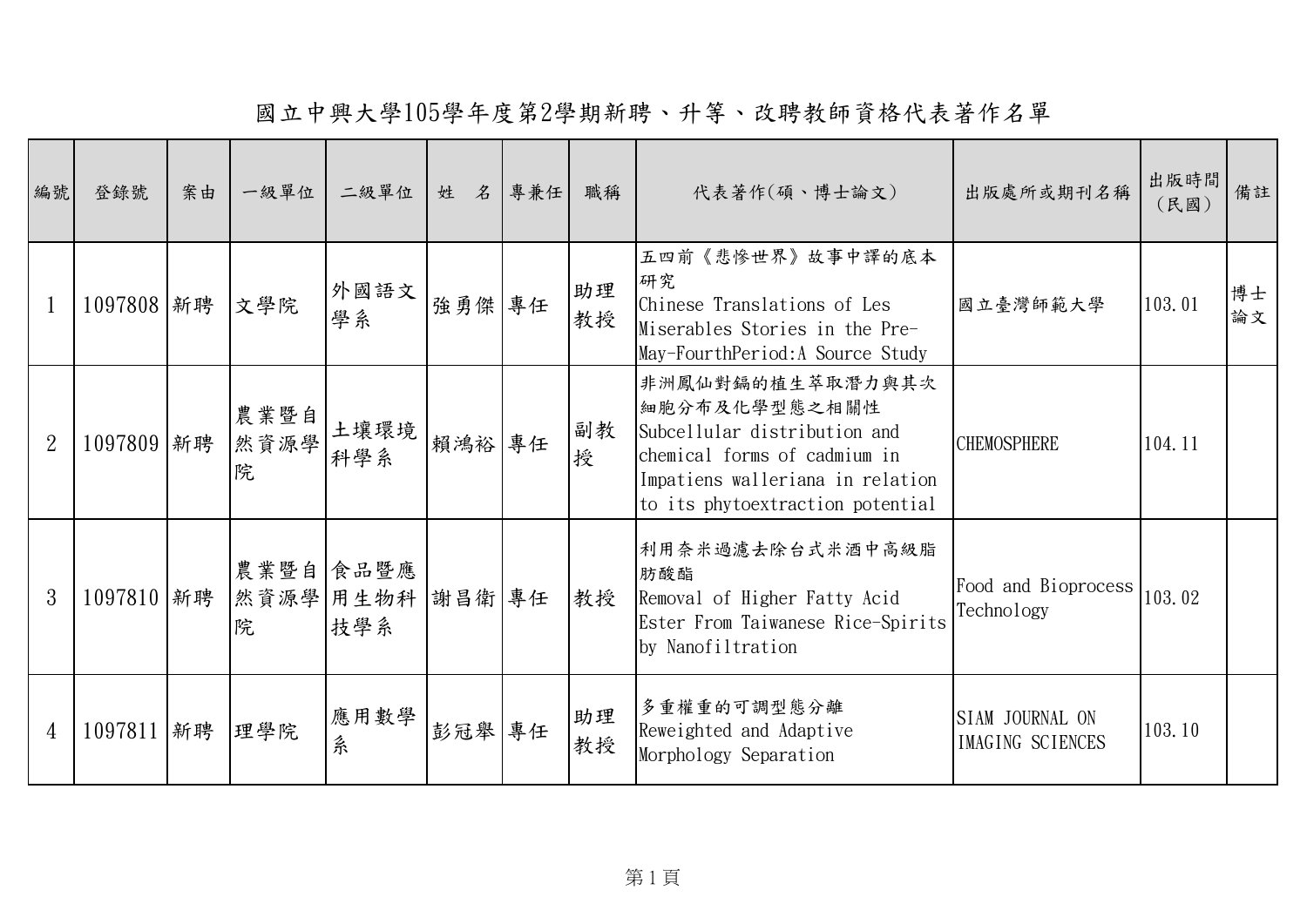國立中興大學105學年度第2學期新聘、升等、改聘教師資格代表著作名單

| 編號             | 登錄號            | 案由 | 一級單位 | 二級單位              | 姓      | 名 專兼任    | 職稱       | 代表著作(碩、博士論文)                                                                                                                                                                      | 出版處所或期刊名稱                | 出版時間 <br>(民國) | 備註 |
|----------------|----------------|----|------|-------------------|--------|----------|----------|-----------------------------------------------------------------------------------------------------------------------------------------------------------------------------------|--------------------------|---------------|----|
| 5              | 1097812 新聘 埋學院 |    |      | 物理學系 余彦廷          |        | 專案<br>專任 | 助理<br>教授 | 利用大面積面射型雷射研究有限局域<br>位能量子彈子球檯的特徵長度譜分佈<br>Exploiting broad-area surface<br>emitting lasers to manifest the<br>path-length distributions of<br>finite-potential quantum<br>billiards | Optics Express           | 105.01        |    |
| $6\phantom{1}$ | 1097813 新聘 埋學院 |    |      | 資訊科學<br>與工程學<br>糸 | 蔡崇煒 專任 |          | 助理<br>教授 | 一個以搜尋經濟學為基礎的高效無線<br>感測網路佈建演算法<br>An effective WSN deployment<br>algorithm via search economics                                                                                    | COMPUTER NETWORKS        | 105.06        |    |
|                | 1097814 新聘 工學院 |    |      | 機械工程<br>學系        | 鄭宏銘專任  |          | 助理<br>教授 | 多軸運動系統軌跡控制及軌跡同步之<br>控制器設計<br>Controller Synthesis of Tracking  ON CONTROL SYSTEMS<br>and Synchronization for Multiaxis TECHNOLOGY<br>Motion System                                | <b>IEEE TRANSACTIONS</b> | 103.01        |    |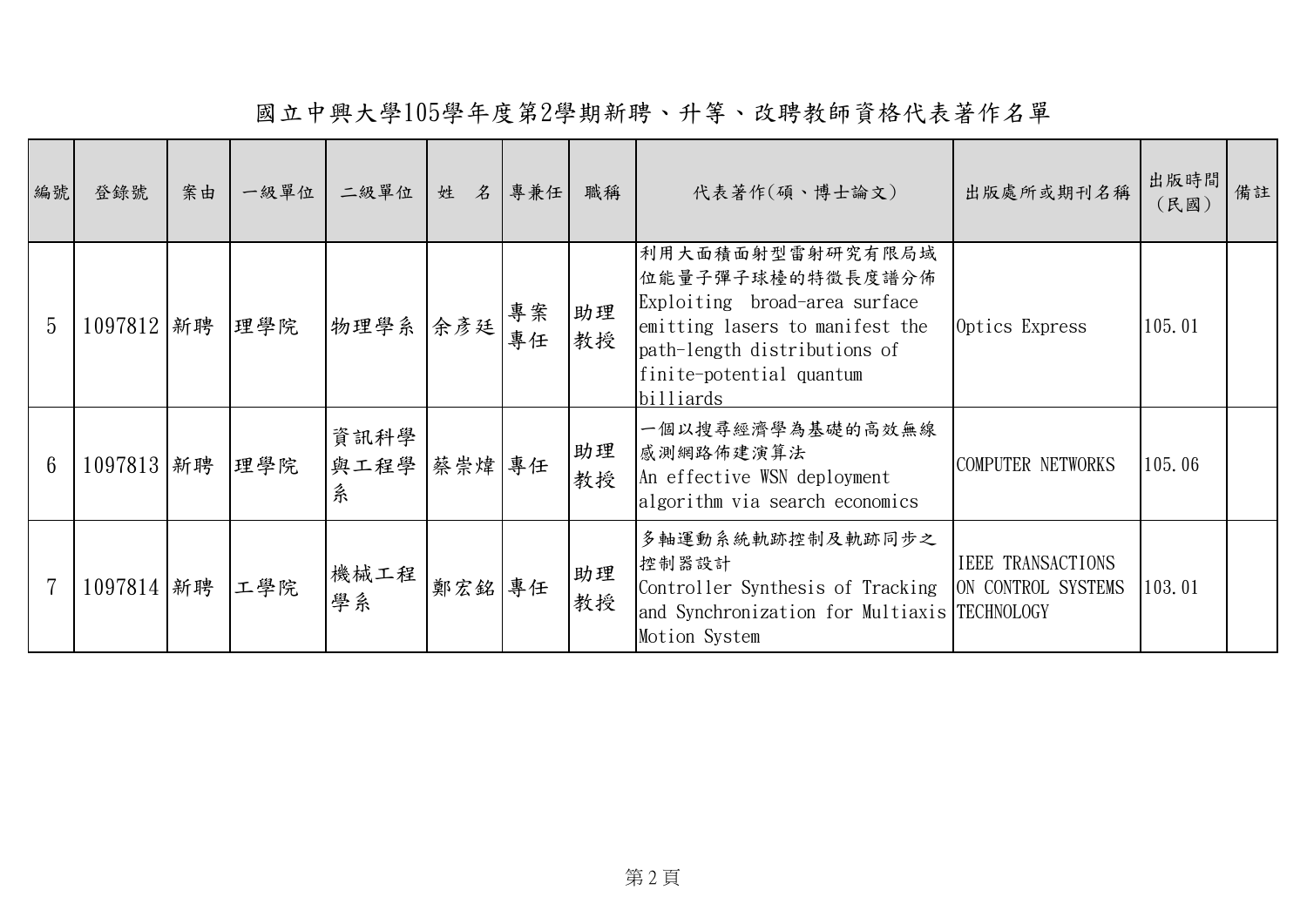國立中興大學105學年度第2學期新聘、升等、改聘教師資格代表著作名單

| 編號 | 登錄號        | 案由 | 一級單位 | 二級單位                        | 姓      | 名專兼任 | 職稱       | 代表著作(碩、博士論文)                                                                                                                                                                                                                                                                                                                                                                                       | 出版處所或期刊名稱                                      | 出版時間<br>(民國)           | 備註 |
|----|------------|----|------|-----------------------------|--------|------|----------|----------------------------------------------------------------------------------------------------------------------------------------------------------------------------------------------------------------------------------------------------------------------------------------------------------------------------------------------------------------------------------------------------|------------------------------------------------|------------------------|----|
| 8  | 1097815 新聘 |    | 工學院  | 化學工程 <br>學系                 | 朱哲毅 專任 |      | 助理<br>教授 | 1.0rder-order transition between<br>equilibrium ordered bicontinuous<br>nanostructures of double diamond<br>and double gyroid in<br>stereoregular block copolymer(立<br>體規則嵌段共聚物之兩種雙鑽石與雙<br> 螺旋二十四面體的穩定規則雙連續奈 <br>米微結構間之有序-有序相轉化研究)<br>2. Real-space evidence of the<br>equilibrium ordered bicontinuous<br>double diamond structure of a<br>diblock copolymer(雙嵌段共聚物之<br>穩定規則雙連續鑽石奈米結構之實體<br>影像證據) | 1. MACROMOLECULES<br>2. Soft Matter            | 1, 101, 03<br>2.104.01 |    |
| 9  |            |    |      | 1097816 新聘 默醫學院 獸醫學系 謝嘉裕 專任 |        |      | 助理<br>教授 | 臺灣養殖紅螯螯蝦檢測出小龍蝦瘟疫<br>(小龍蝦瘟疫真菌)<br>Crayfish plague Aphanomyces<br>astaci detected in redclaw<br>crayfish, Cherax quadricarinatus<br>in Taiwan                                                                                                                                                                                                                                                        | JOURNAL OF<br><b>INVERTEBRATE</b><br>PATHOLOGY | 105.03                 |    |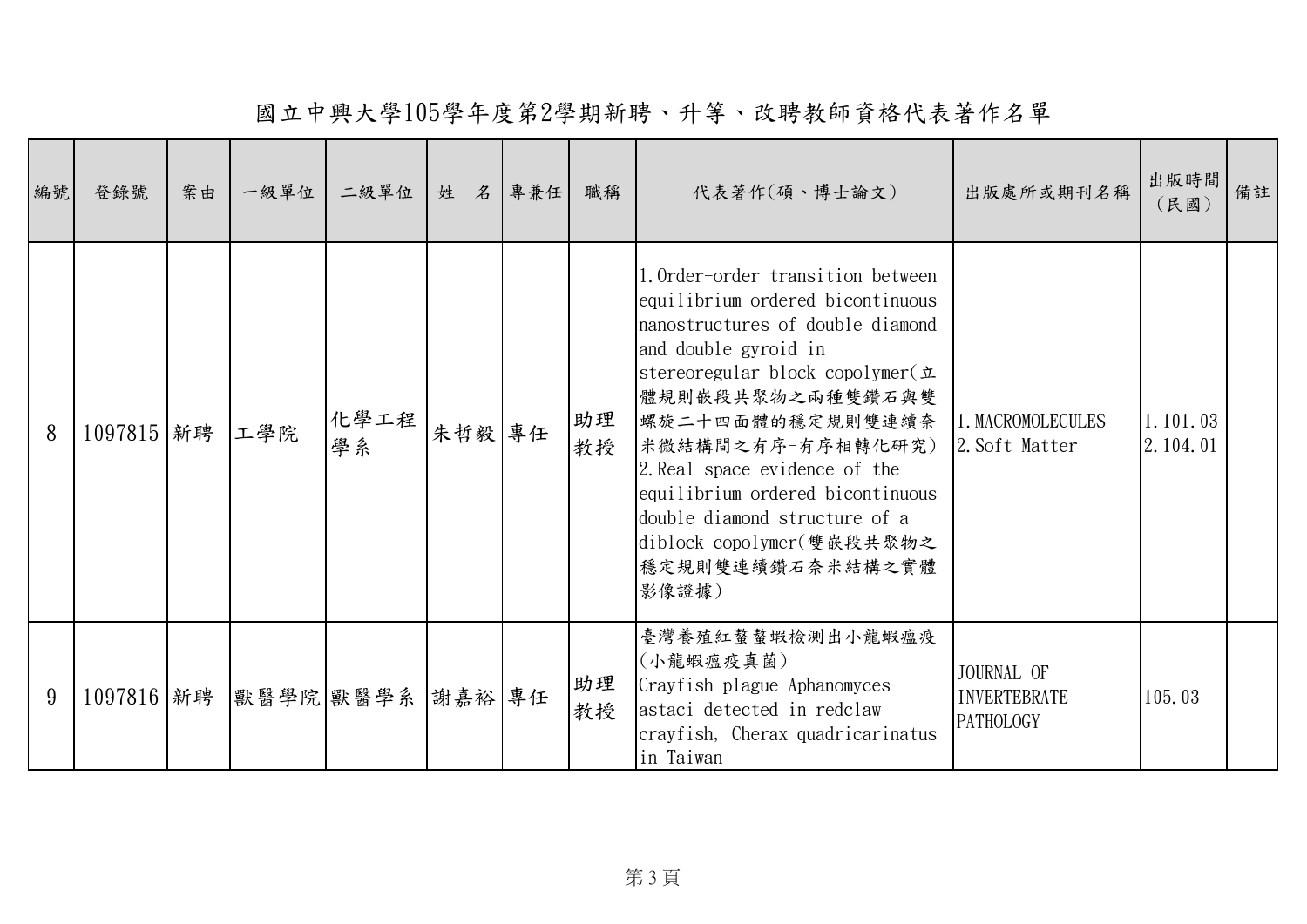國立中興大學105學年度第2學期新聘、升等、改聘教師資格代表著作名單

| 編號 | 登錄號            | 案由 | 一級單位 | 二級單位                                        | 姓 名 專兼任 |          | 職稱       | 代表著作(碩、博士論文)                                                                                                                                                | 出版處所或期刊名稱                                                        | 出版時間 <br>(民國) | 備註       |
|----|----------------|----|------|---------------------------------------------|---------|----------|----------|-------------------------------------------------------------------------------------------------------------------------------------------------------------|------------------------------------------------------------------|---------------|----------|
| 10 |                |    |      | 獸醫病理<br>1097817 新聘 默醫學院 生物學研 邱慧英 專任<br>究所   |         |          | 助理<br>教授 | 台灣鼬獾狂犬病病毒鑑定與特性分析<br>Molecular Characterization of<br>Cryptically Circulating Rabies<br>Virus from Ferret Badgers, Taiwan                                    | EMERGING INFECTIOUS<br><b>DISEASES</b>                           | 103.05        |          |
| 11 |                |    |      | 運動與健<br>1097818 新聘  管理學院 康管理研  余宗龍 專任<br>究所 |         |          | 副教<br>授  | 運動用品製造商辨識國內和國外競爭<br>者與績效間之關係<br>Domestic and foreign competitor<br>identification and firm<br>performance                                                   | EUROPEAN JOURNAL OF<br><b>INTERNATIONAL</b><br><b>MANAGEMENT</b> | 104.08        |          |
| 12 | 1097819 新聘 體育室 |    |      | 體育室                                         | 江信宏     | 專案<br>專任 | 講師       | 「泳」不放棄-一位優秀游泳選手生命<br>故事之探究<br>Never Give Up-Research An<br>Excellent Swimmer Life Story                                                                     | 國立中興大學                                                           | 103.08        | 碩士<br>論文 |
| 13 |                |    |      | 獸醫病理<br>1097820 新聘 默醫學院 生物學研 陳瀅太 兼任<br>究所   |         |          | 助理<br>教授 | PTPRD去氧核醣核酸被甲基化使胰島素<br>受體訊息傳遞降低而導致糖尿病<br>PTPRD silencing by DNA<br>hypermethylation decreases<br>insulin receptor signaling and<br>leads to type 2 diabetes | ONCOTARGET                                                       | 104.05        |          |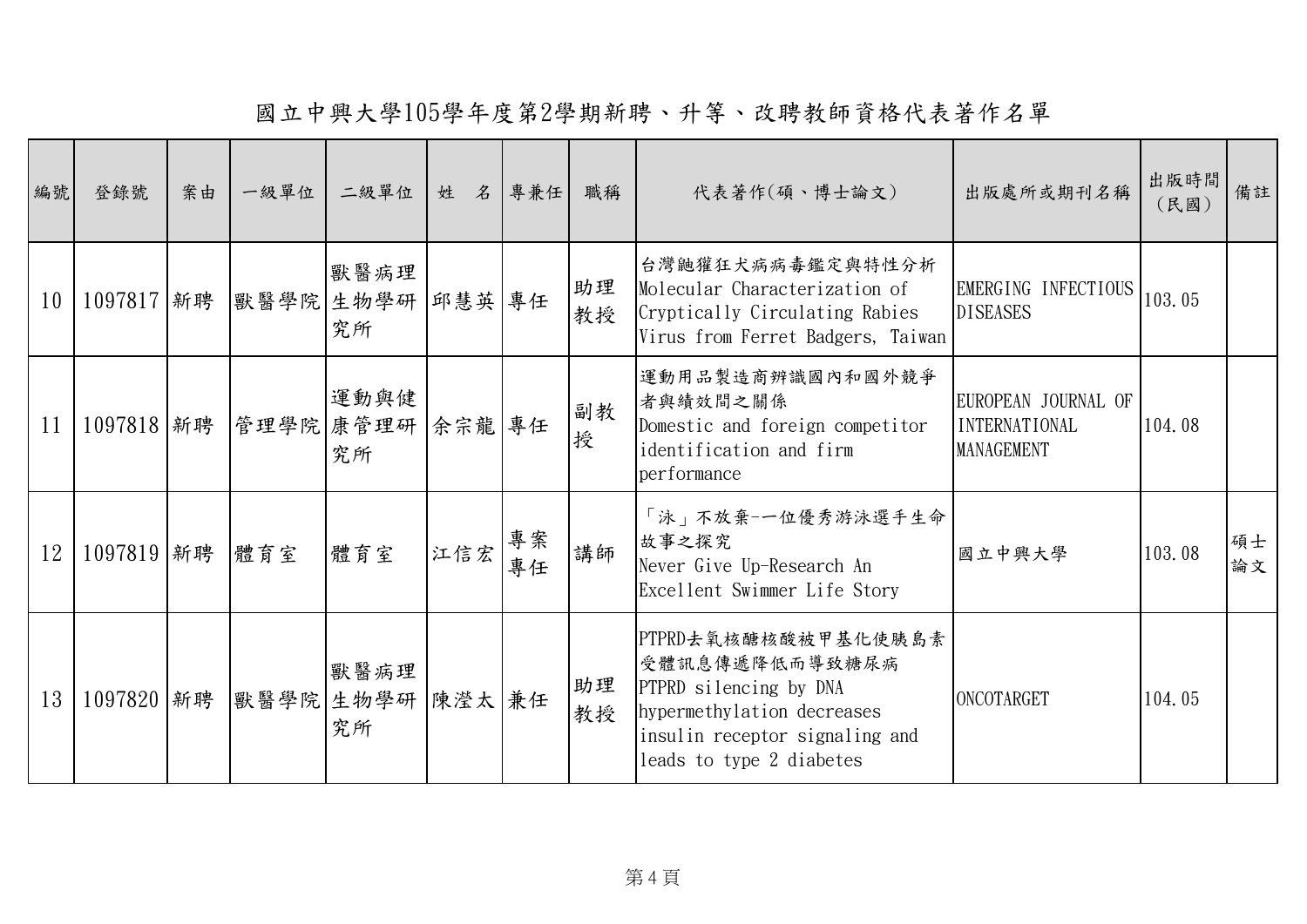國立中興大學105學年度第2學期新聘、升等、改聘教師資格代表著作名單

| 編號 | 登錄號                | 案由 | 一級單位                     | 二級單位 姓 名 專兼任 |        | 職稱      | 代表著作(碩、博士論文)                                                                                                               | 出版處所或期刊名稱                                     | 出版時間<br>(民國)             | 備註 |
|----|--------------------|----|--------------------------|--------------|--------|---------|----------------------------------------------------------------------------------------------------------------------------|-----------------------------------------------|--------------------------|----|
| 14 | 1097821  升等        |    | 文學院                      | 外國語文<br>學系   | 周廷戎 專任 | 副教<br>授 | The Nacre of History: Thomas<br>Pynchon's Against the Day as<br>Gonstic Comedy 歷史的珠質:湯瑪斯<br>·品瓊《抵抗白晝》的諾斯替喜劇式<br>解讀         | NTU studies in<br>Language and<br>Liteerature | 104.12                   |    |
| 15 | 1097822  升等  文學院   |    |                          | 歷史學系  許宏彬 專任 |        | 副教<br>授 | 1. 熱帶環境、移居者與敏感身體:1980<br>年之前臺灣過敏研究與診療<br>2. 戰後臺灣的免疫學專科化:國際援<br>助、學術外交與邊界物                                                  | 臺灣史研究                                         | 1.105.09<br>[2. 103. 06] |    |
| 16 | 1097823   升等   文學院 |    |                          | 歷史學系  李毓嵐 專任 |        | 副教<br>授 | 1. 陳懷澄的街長公務職責與文人生<br>活:以陳懷澄日記為論述中心(1920-<br>1932)<br>2.1920年代臺中士紳蔡蓮舫的家庭生<br>活                                              | 臺灣史研究                                         | 1.105.03<br>2.102.12     |    |
| 17 | 1097824  升等        |    | 農業暨自<br> 然資源學 農藝學系 <br>院 |              | 鄭雅銘 專任 | 教授      | 以cDNA-AFLP分離並分析玉米B染色體<br>相關轉錄子<br>Characterization of maize B-<br>chromosome-related transcripts<br>isolated via cDNA-AFLP | <b>CHROMOSOMA</b>                             | 103.8                    |    |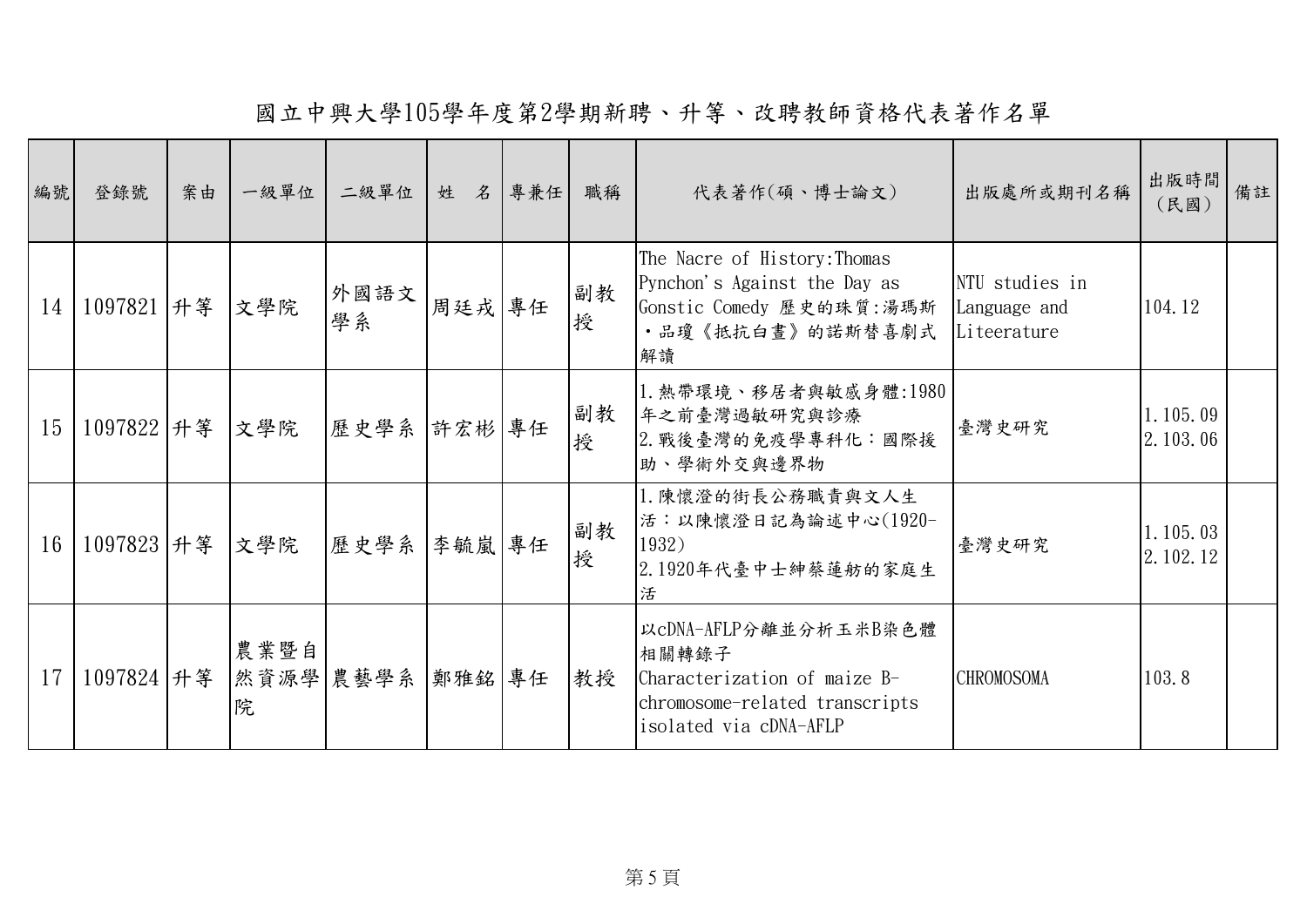國立中興大學105學年度第2學期新聘、升等、改聘教師資格代表著作名單

| 編號 | 登錄號        | 案由 | 一級單位              | 二級單位             | 姓 名 專兼任 | 職稱      | 代表著作(碩、博士論文)                                                                                                                                                                                                                                      | 出版處所或期刊名稱                                | 出版時間<br>(民國) | 備註 |
|----|------------|----|-------------------|------------------|---------|---------|---------------------------------------------------------------------------------------------------------------------------------------------------------------------------------------------------------------------------------------------------|------------------------------------------|--------------|----|
| 18 | 1097825 升等 |    | 農業暨自<br>然資源學<br>院 | 植物病理<br>學系       | 陳煜焜 專任  | 教授      | 在台灣引起洋桔梗(Eustoma<br>grandiflorum)壞疽輪斑與線紋的黃金<br>葛潛隱病毒之鑑定與特性分析<br>Identification and<br>Characterization of Pothos latent PHYTOPATHOLOGY<br>virus Causing Necrotic Ringspots<br>and Line Patterns on Lisianthus<br>(Eustoma grandiflorum) in Taiwan | JOURNAL OF                               | 105.05       |    |
| 19 | 1097826 升等 |    | 農業暨自<br>院         | 然資源學 昆蟲學系 李後鋒 專任 |         | 副教<br>授 | 格斯特家白蟻在台灣森林的歸化與防<br>治<br>Naturalization and Control of<br>Coptotermes gestroi (Blattodea:<br>Rhinotermitidae) in a Taiwanese<br>Forest                                                                                                            | JOURNAL OF ECONOMIC<br><b>ENTOMOLOGY</b> | 105.06       |    |
| 20 | 1097827 升等 |    | 農業暨自<br>然資源學<br>院 | 動物科學<br>糸        | 譚發瑞 專任  | 教授      | 水洗及貯存溫度對蛋殼角質層與殼蛋<br>品質之影響<br>Effects of egg washing and<br>storage temperature on the<br>quality of eggshell cuticle and<br>eggs                                                                                                                  | FOOD CHEMISTRY                           | 105.05       |    |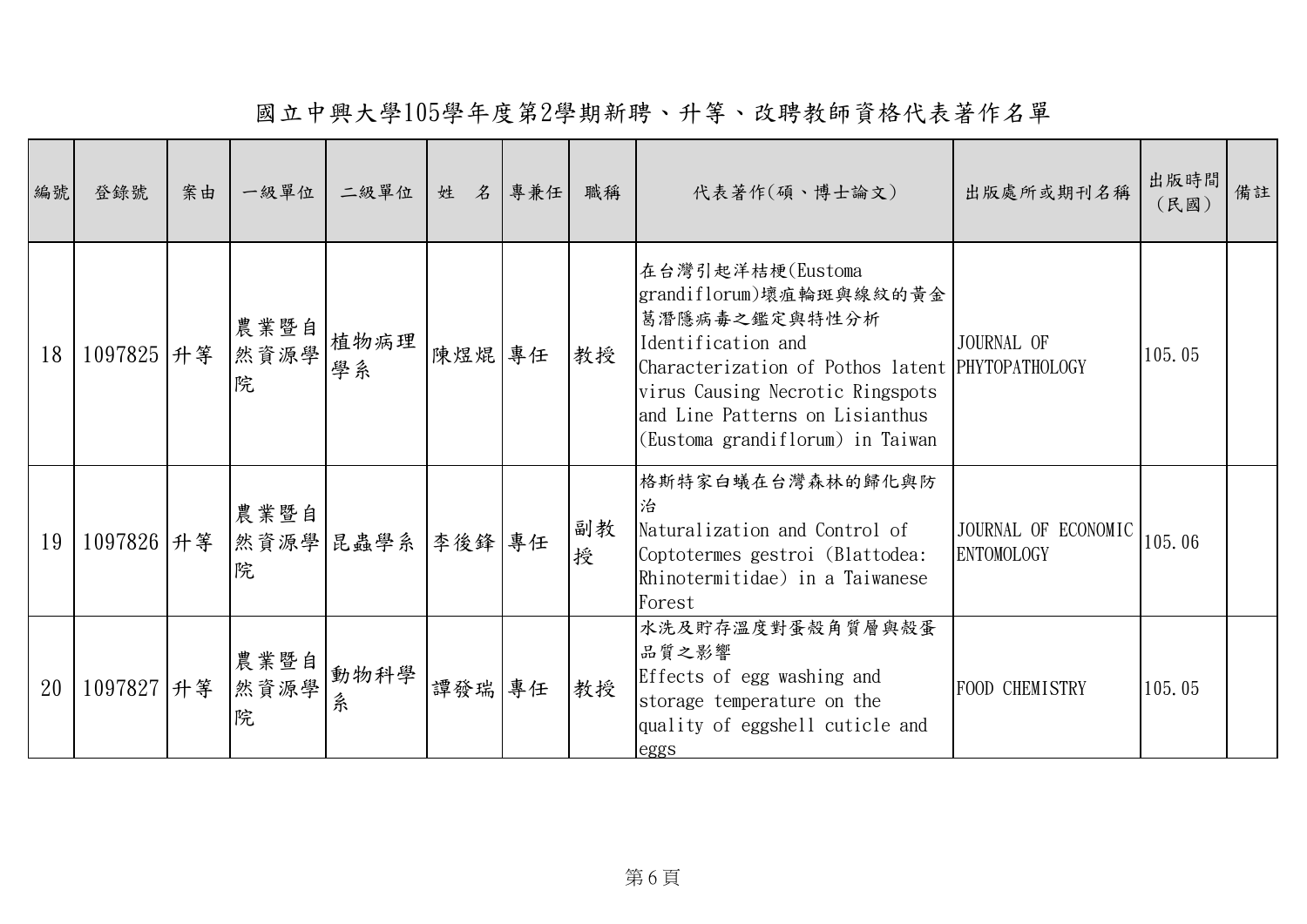國立中興大學105學年度第2學期新聘、升等、改聘教師資格代表著作名單

| 編號 | 登錄號         | 案由 | 一級單位               | 二級單位                                  | 姓 名 專兼任 | 職稱      | 代表著作(碩、博士論文)                                                                                                                                                                                                                  | 出版處所或期刊名稱                              | 出版時間<br>(民國) | 備註 |
|----|-------------|----|--------------------|---------------------------------------|---------|---------|-------------------------------------------------------------------------------------------------------------------------------------------------------------------------------------------------------------------------------|----------------------------------------|--------------|----|
| 21 | 1097828  升等 |    | 農業暨自 <br>然資源學<br>院 | 水土保持   蕭宇伸   專任<br>學系                 |         | 副教<br>授 | 利用觀測與模式重力梯度精進台灣大<br>地起伏模型<br>Improved geoid modeling using<br>observed and modeled gravity<br>gradients in Taiwan                                                                                                             | Journal of<br>Surveying<br>Engineering | 105.10       |    |
| 22 | 1097829  升等 |    | 院                  | 農業暨自 食品暨應<br>然資源學 用生物科 溫曉薇 專任<br> 技學系 |         | 教授      | 利用免疫微脂體結合免疫磁珠的螢光<br>免疫方法以靈敏地檢測和定量無麩質<br>食品中小麥醇溶蛋白的污染<br>Sensitive detection and<br>quantification of gliadin<br>contamination in gluten-free food<br>with immunomagnetic beads based<br>liposomal fluorescence<br>immunoassay | ANALYTICA CHIMICA<br><b>ACTA</b>       | 102.07       |    |
| 23 | 1097830 升等  |    | 院                  | 農業暨自 國際農學<br>然資源學 碩士學位 趙國容 專任<br>學程   |         | 副教<br>授 | 舊熱帶北緣受季風影響的南台灣及蘭<br>嶼低地雨林<br>Lowland rainforests in southern<br>Taiwan and Lanyu, at the northern<br>border of Paleotropics and under<br>the influence of monsoon wind                                                        | PLANT ECOLOGY                          | 99.09        |    |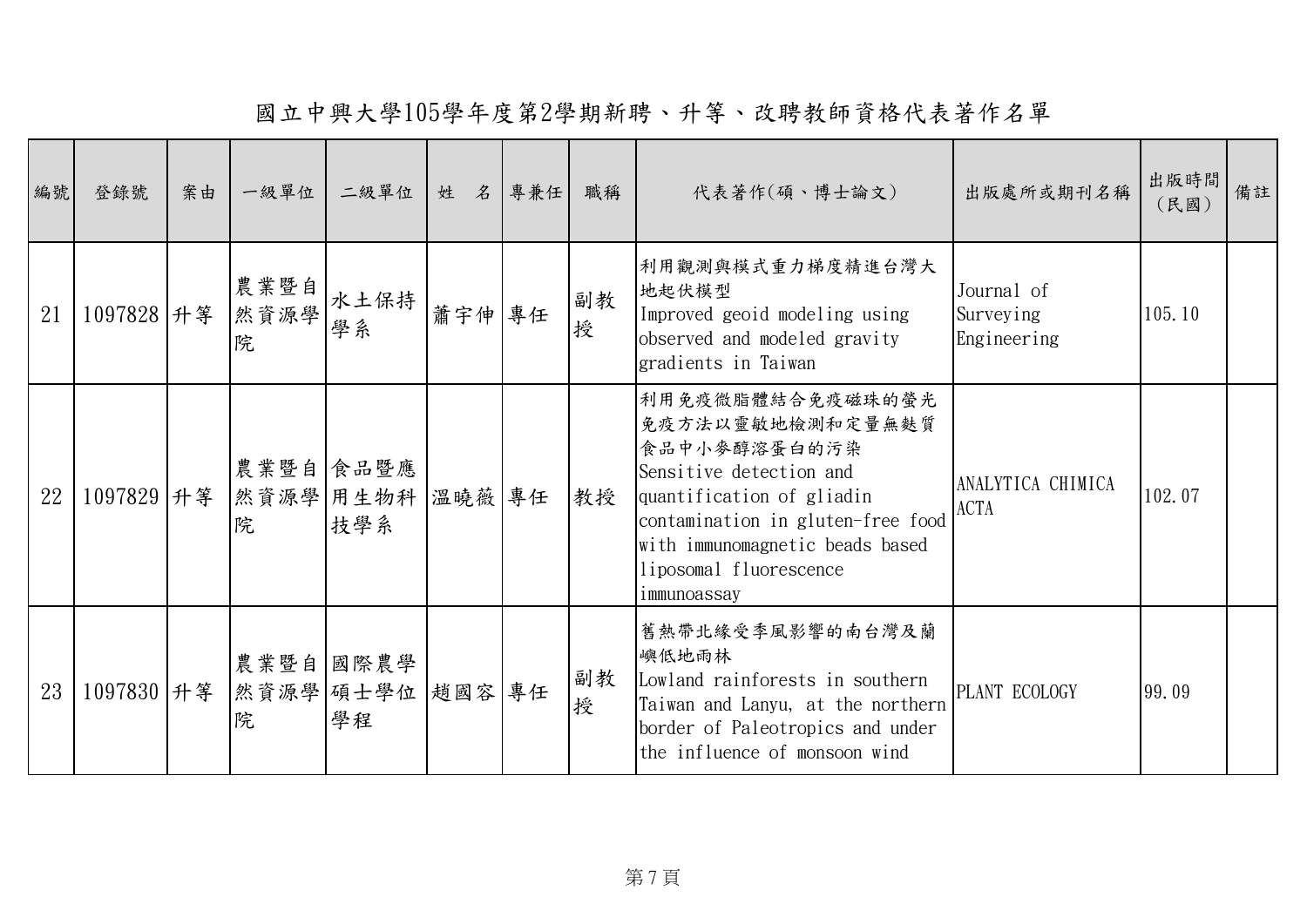國立中興大學105學年度第2學期新聘、升等、改聘教師資格代表著作名單

| 編號 | 登錄號              | 案由 | 一級單位           | 二級單位             | 姓 名 專兼任 | 職稱      | 代表著作(碩、博士論文)                                                                                                                                                                                       | 出版處所或期刊名稱          | 出版時間<br>(民國) | 備註 |
|----|------------------|----|----------------|------------------|---------|---------|----------------------------------------------------------------------------------------------------------------------------------------------------------------------------------------------------|--------------------|--------------|----|
| 24 | 1097831  升等      |    | 然資源學 憩碩士學<br>院 | 農業暨自 景觀與遊<br>位學程 | 蔡岡廷 專任  | 教授      | 台灣旅館與民宿設施能源消費產生二<br>氧化碳排放量研究<br>Carbon dioxide emissions<br>generated by energy consumption<br>of hotels and homestay facilities<br>in Taiwan                                                      | TOURISM MANAGEMENT | 103.06       |    |
| 25 | 1097832 升等       |    | 理學院            | 應用數學<br>糸        | 陳焜燦 專任  | 教授      | 站立式生物阻抗分析與雙能X光吸收儀<br>之體組成測量結果於大量健康華人族<br>群比較研究<br>Comparison of Standing Posture<br>Bioelectrical Impedance Analysis<br>with DXA for Body Composition in<br>a Large, Healthy Chinese<br>Population | PLOS ONE           | 105.08       |    |
| 26 | 1097833  升等  理學院 |    |                | 物理學系  林彥甫 專任     |         | 副教<br>授 | 層狀二碲化鉬電晶體雜訊機制與其環<br>境感測之可能應用<br>Origin of Noise in Layered MoTe2<br>Transistors and its Possible Use<br>for Environmental Sensors                                                                  | ADVANCED MATERIALS | 104.09       |    |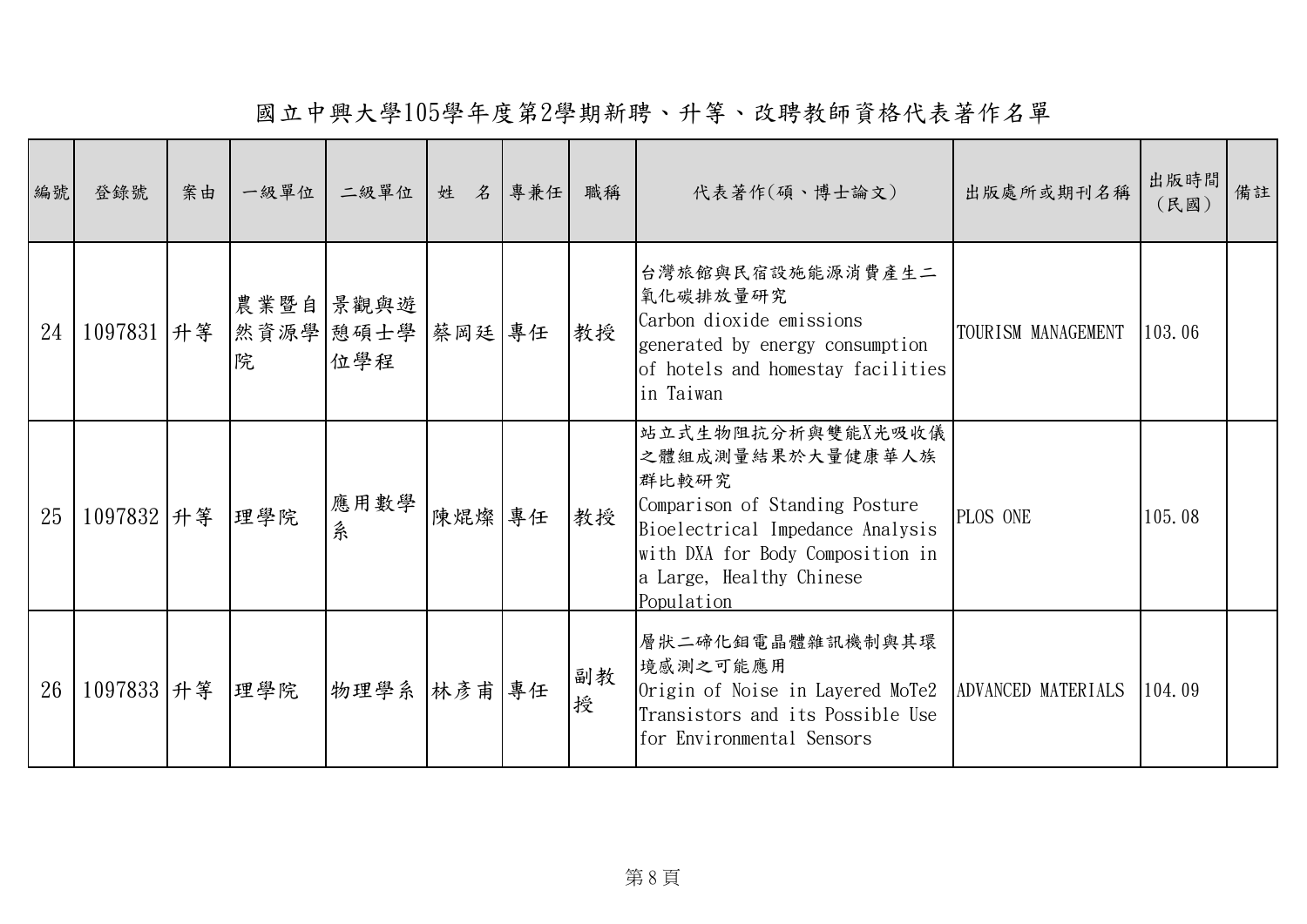國立中興大學105學年度第2學期新聘、升等、改聘教師資格代表著作名單

| 編號 | 登錄號        | 案由 | 一級單位 | 二級單位       | 姓 名 專兼任 |    | 職稱      | 代表著作(碩、博士論文)                                                                                                                                                                   | 出版處所或期刊名稱                                                          | 出版時間<br>(民國) | 備註 |
|----|------------|----|------|------------|---------|----|---------|--------------------------------------------------------------------------------------------------------------------------------------------------------------------------------|--------------------------------------------------------------------|--------------|----|
| 27 | 1097834 升等 |    | 工學院  | 機械工程<br>學系 | 吳天堯 專任  |    | 副教<br>授 | 多尺度熵分析於階次追蹤量測訊號在<br>變轉速情形下之軸承故障診斷<br>On Multi-Scale Entropy Analysis<br>of Order-Tracking Measurement for<br>Bearing Fault Diagnosis under<br>Variable Speed                   | <b>ENTROPY</b>                                                     | 105.08       |    |
| 28 | 1097835 升等 |    | 工學院  | 電機工程<br>學系 | 蔡智強     | 專任 | 教授      | 大型分散式系統之可調式對稱全域快<br>照演算法<br>Flexible Symmetrical Global-<br>Snapshot Algorithms for Large-<br>Scale Distributed Systems                                                        | <b>IEEE TRANSACTIONS</b><br>ON PARALLEL AND<br>DISTRIBUTED SYSTEMS | 102.03       |    |
| 29 | 1097836 升等 |    | 工學院  | 電機工程<br>學系 | 汪芳興 專任  |    | 教授      | 射頻磁控濺鍍鋁與氟共摻雜氧化鋅透<br>明導電薄膜之基板溫度效應<br>Effect of substrate temperature<br>on transparent conducting Al and<br>F co-doped ZnO thin films<br>prepared by rf magnetron<br>sputtering | APPLIED SURFACE<br><b>SCIENCE</b>                                  | 105.02       |    |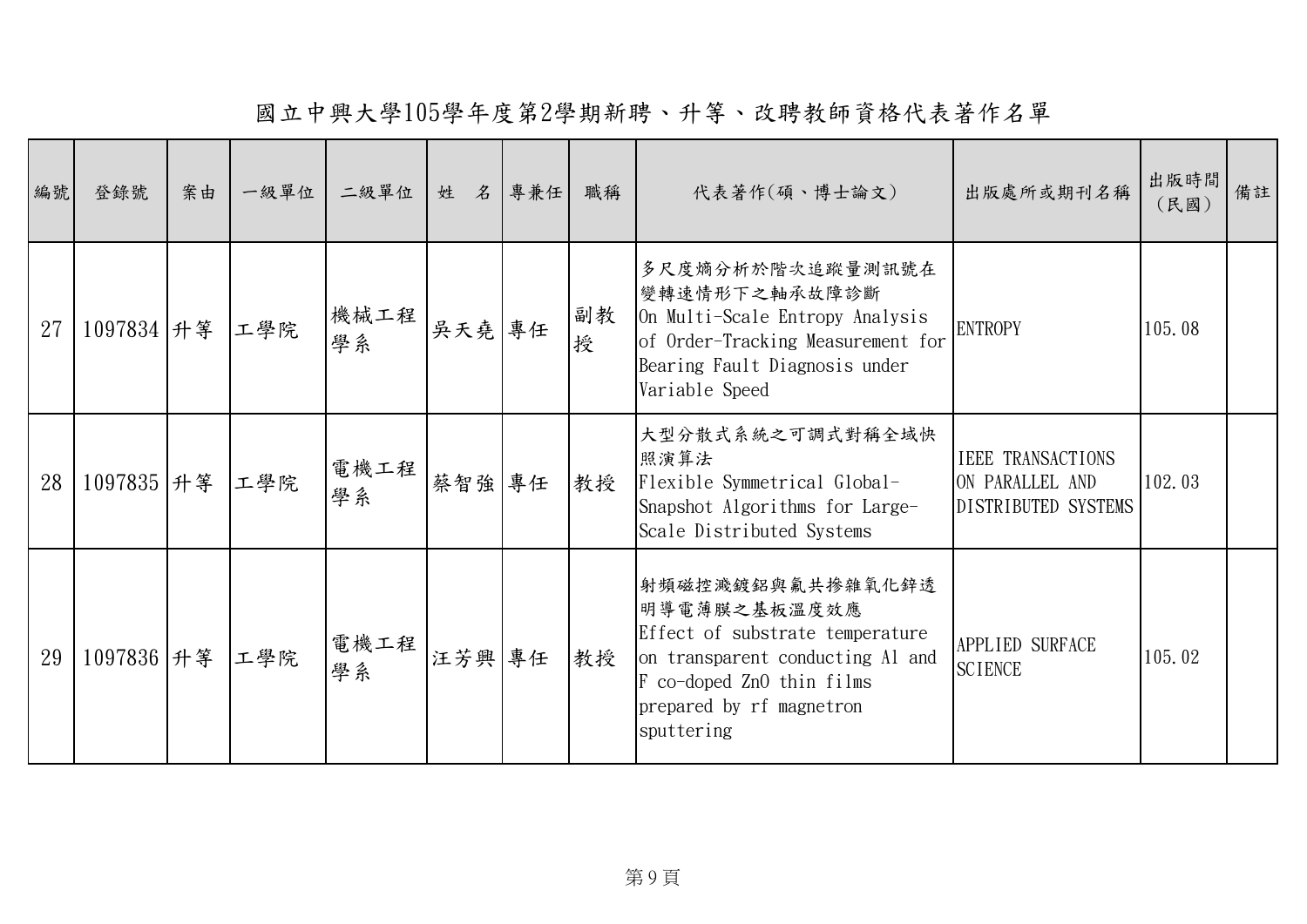國立中興大學105學年度第2學期新聘、升等、改聘教師資格代表著作名單

| 編號 | 登錄號         | 案由 | 一級單位           | 二級單位                            | 姓 名    | 專兼任 | 職稱 | 代表著作(碩、博士論文)                                                                                                                                                                                              | 出版處所或期刊名稱                                    | 出版時間<br>(民國) | 備註 |
|----|-------------|----|----------------|---------------------------------|--------|-----|----|-----------------------------------------------------------------------------------------------------------------------------------------------------------------------------------------------------------|----------------------------------------------|--------------|----|
| 30 | 1097837 升等  |    | 工學院            | 電機工程<br>學系                      | 張敏寬 專任 |     | 教授 | 在有限的源中繼通道狀態訊息下的合<br>作式通訊系統中自適應調變在解碼轉<br>傳機制設計<br>Adaptive Modulation in Decode-<br>and-Forward Cooperative<br>Communications With Limited<br>Source-Relay CSI                                             | <b>IEEE COMMUNICATIONS</b><br><b>LETTERS</b> | 103.12       |    |
| 31 | 1097838 升等  |    | 生命科學 生命科學<br>院 | 糸                               | 許秋容    | 專任  | 教授 | 葉綠體發育的變異:陰性植物紅卷柏<br>的二區葉綠體和其光合作用的效率<br>A VARIATION ON CHLOROPLAST<br>DEVELOPMENT: THE BIZONOPLAST AND<br>PHOTOSYNTHETIC EFFICIENCY IN THE<br>DEEP-SHADE PLANT SELAGINELLA<br><b>ERYTHROPUS</b>            | AMERICAN JOURNAL OF<br><b>BOTANY</b>         | 105年4月       |    |
| 32 | 1097839  升等 |    |                | 獸醫病理<br> 獸醫學院 生物學研 宣詩玲 專任<br>究所 |        |     | 教授 | 利用apxIA突變之胸膜肺炎放線桿菌釐<br>清ApxI於溶血及細胞傷害中所扮演之<br>角色<br>Elucidating the role of ApxI in<br>hemolysis and cellular damage by<br>using a novel apxIA mutant of<br>Actinobacillus pleuropneumoniae<br>serotype 10 | JOURNAL OF<br>VETERINARY SCIENCE             | 103.03       |    |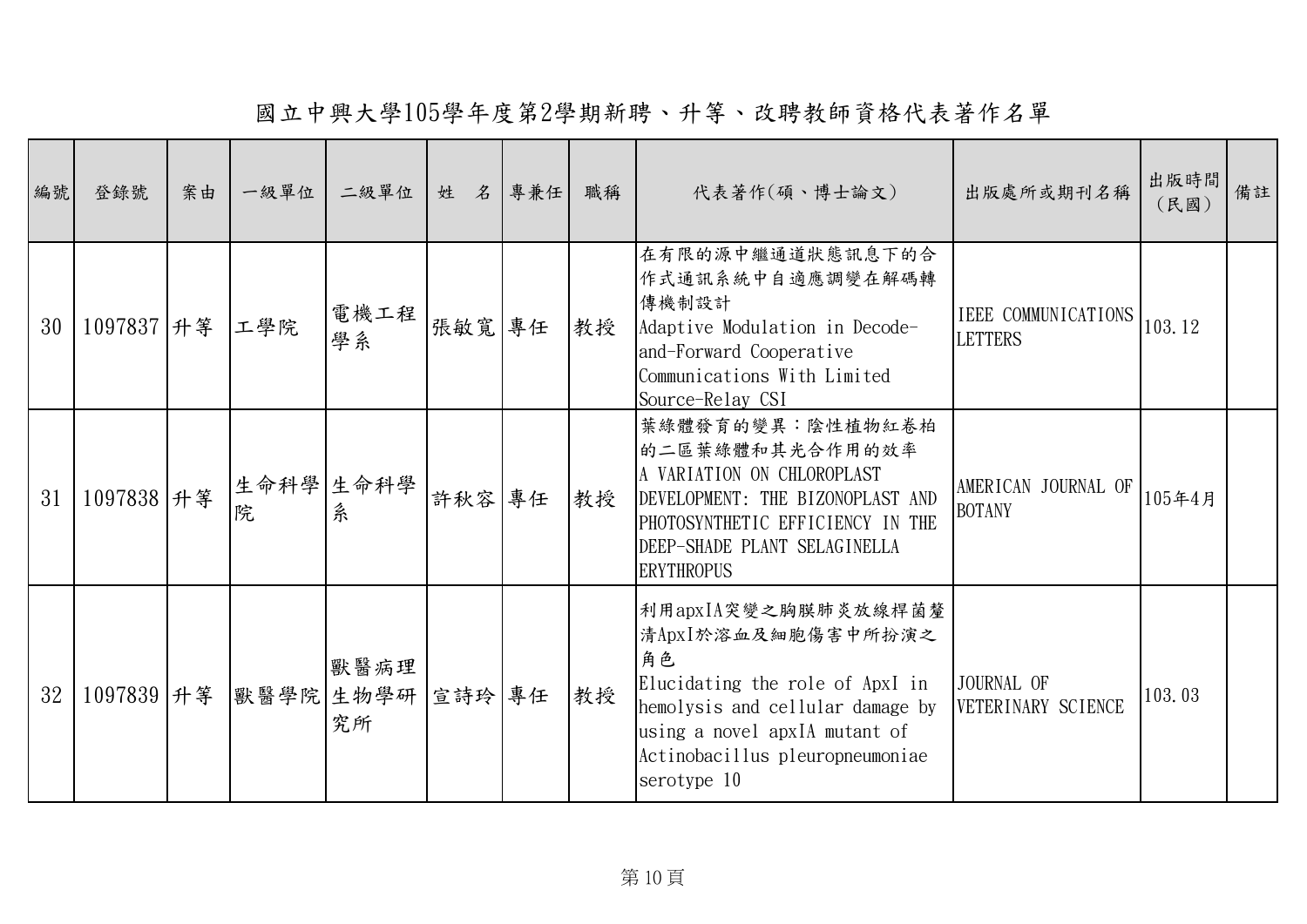國立中興大學105學年度第2學期新聘、升等、改聘教師資格代表著作名單

| 編號 | 登錄號            | 案由 | 一級單位            | 二級單位                                  | 姓 名 專兼任 |    | 職稱       | 代表著作(碩、博士論文)                                                                                                                      | 出版處所或期刊名稱                                               | 出版時間<br>(民國) | 備註 |
|----|----------------|----|-----------------|---------------------------------------|---------|----|----------|-----------------------------------------------------------------------------------------------------------------------------------|---------------------------------------------------------|--------------|----|
| 33 |                |    |                 | 1097840 丹等  管理學院  企業管理<br>學系          | 蕭櫓      | 專任 | 教授       | 零售商在供應鏈中拒絕消費者退貨之<br>合理性<br>Retailer's rationale to refuse<br>consumer returns in supply chains                                    | NAVAL RESEARCH<br>LOGISTICS                             | 104.12       |    |
| 34 |                |    |                 | 1097841   升等   管理學院   行銷學系   王建富   專任 |         |    | 副教<br>授  | 你能訂到票嗎?依顧客價值調適的鐵路<br>訂票策略<br>Can you get a Ticket? Adaptive<br>Railway Booking Strategies by<br>CustomerValue                     | Journal of Public<br>Transportation                     | 105.06接<br>受 |    |
| 35 | 1097842 改聘 埋學院 |    |                 | 應用數學<br>糸                             | 李德治 兼任  |    | 副教<br>授  | 美國成年人罹患慢性疾病的醫療支出<br>Chronic conditions and medical<br>expenditures among non-<br>institutionalized adults in the<br>United States | <b>INTERNATIONAL</b><br>JOURNAL FOR EQUITY<br>IN HEALTH | 103.11       |    |
| 36 |                |    | 1097843 新聘 當理學院 |                                       | 廖述嘉 兼任  |    | 助理<br>教授 | 併購過程中溝通的重要性                                                                                                                       | 修平學報                                                    | 101.09       |    |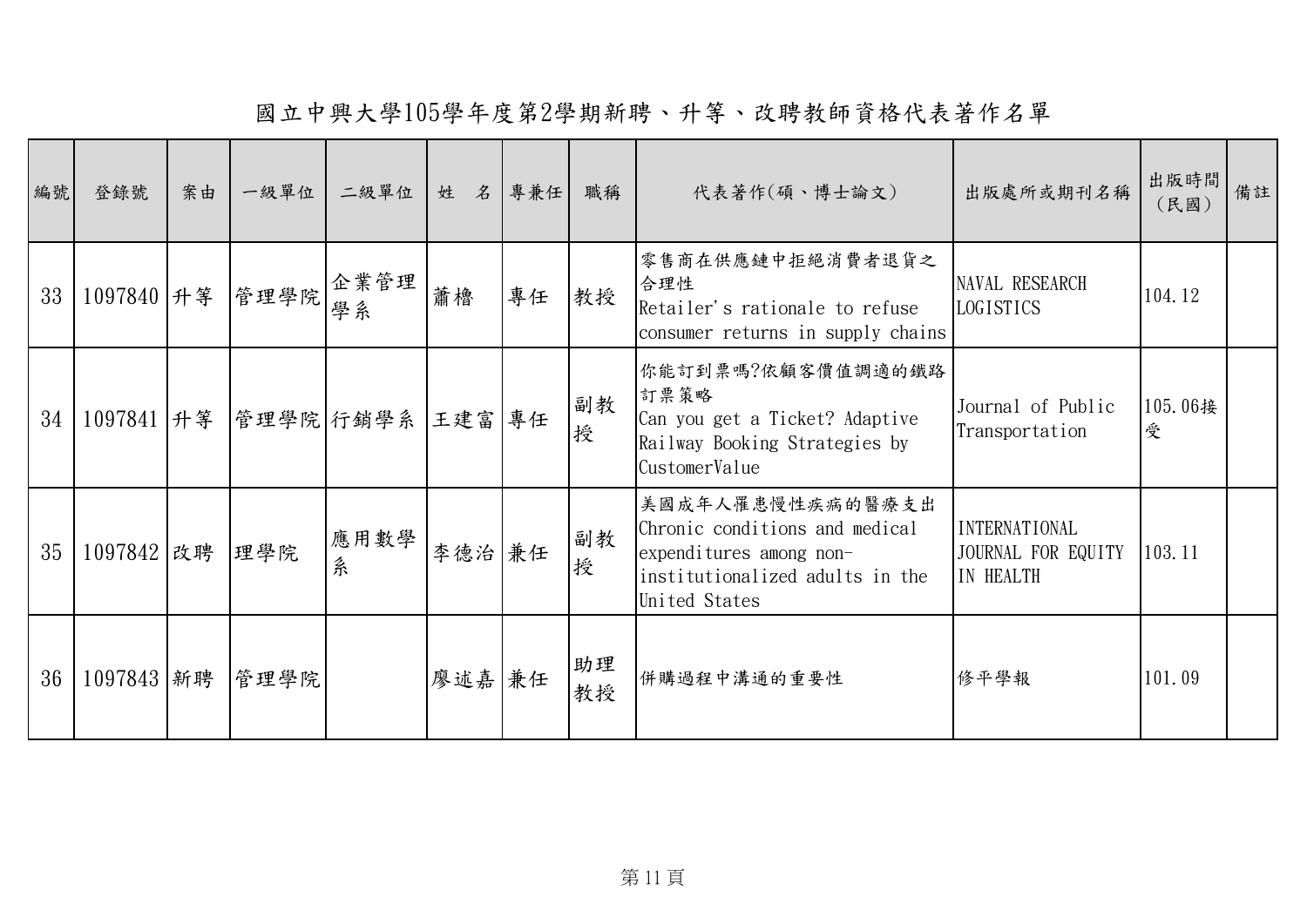國立中興大學105學年度第2學期新聘、升等、改聘教師資格代表著作名單

| 編號 | 登錄號         | 案由 | 一級單位 | 二級單位                        | 姓 名 專兼任 | 職稱       | 代表著作(碩、博士論文)                                                                                                                                                                                                    | 出版處所或期刊名稱                                                       | 出版時間<br>(民國) | 備註       |
|----|-------------|----|------|-----------------------------|---------|----------|-----------------------------------------------------------------------------------------------------------------------------------------------------------------------------------------------------------------|-----------------------------------------------------------------|--------------|----------|
| 37 | 1097844 新聘  |    | 管理學院 | 財務金融<br>學系                  | 周佩儀 兼任  | 助理<br>教授 | 管理者獎酬誘因與盈餘管理行為<br>Stock-Based Compensation and<br>Earnings Management Behaviors                                                                                                                                 | Review of Pacific<br>Basin Financial<br>Markets and<br>Policies | 104.06       |          |
| 38 | 1097845  新聘 |    |      | 法政學院 法律學系 李君韜 兼任            |         | 助理<br>教授 | 耶林的所有權概念:其羅馬法上的基<br>礎及其對德國民法典的影響<br>Jherings Eigentumsbegriff. Seine<br>Romischrechtlichen Grundlagen und<br>sein Einfluss auf das BGB                                                                          | 德國柏林自由大學                                                        | 104.01       | 博士<br>論文 |
| 39 | 1097846 新聘  |    | 文學院  | 文化創意<br>產業學士 廖志輝 兼任<br>學位學程 |         | 助理<br>教授 | 潭南村布農族921震災後的社區發展與<br>文化傳承:文化多樣性的保護與促進                                                                                                                                                                          | 華藝學術出版社                                                         | 103.10       |          |
| 40 | 1097847 新聘  |    | 文學院  | 文化創意<br>產業學士 徐淑媚 兼任<br>學位學程 |         | 講師       | 多重市場之競爭威攝對競爭積極性的<br>影響-資源相似性與文化距離的調節效<br>果<br>The Deterrence Effect of<br>Multimarket Competition on MNCs<br>Competitive Aggressiveness-the<br>Moderating Effect of Resource<br>Similarity and Culture Distance | 國立中興大學                                                          | 104.05       | 博士<br>論文 |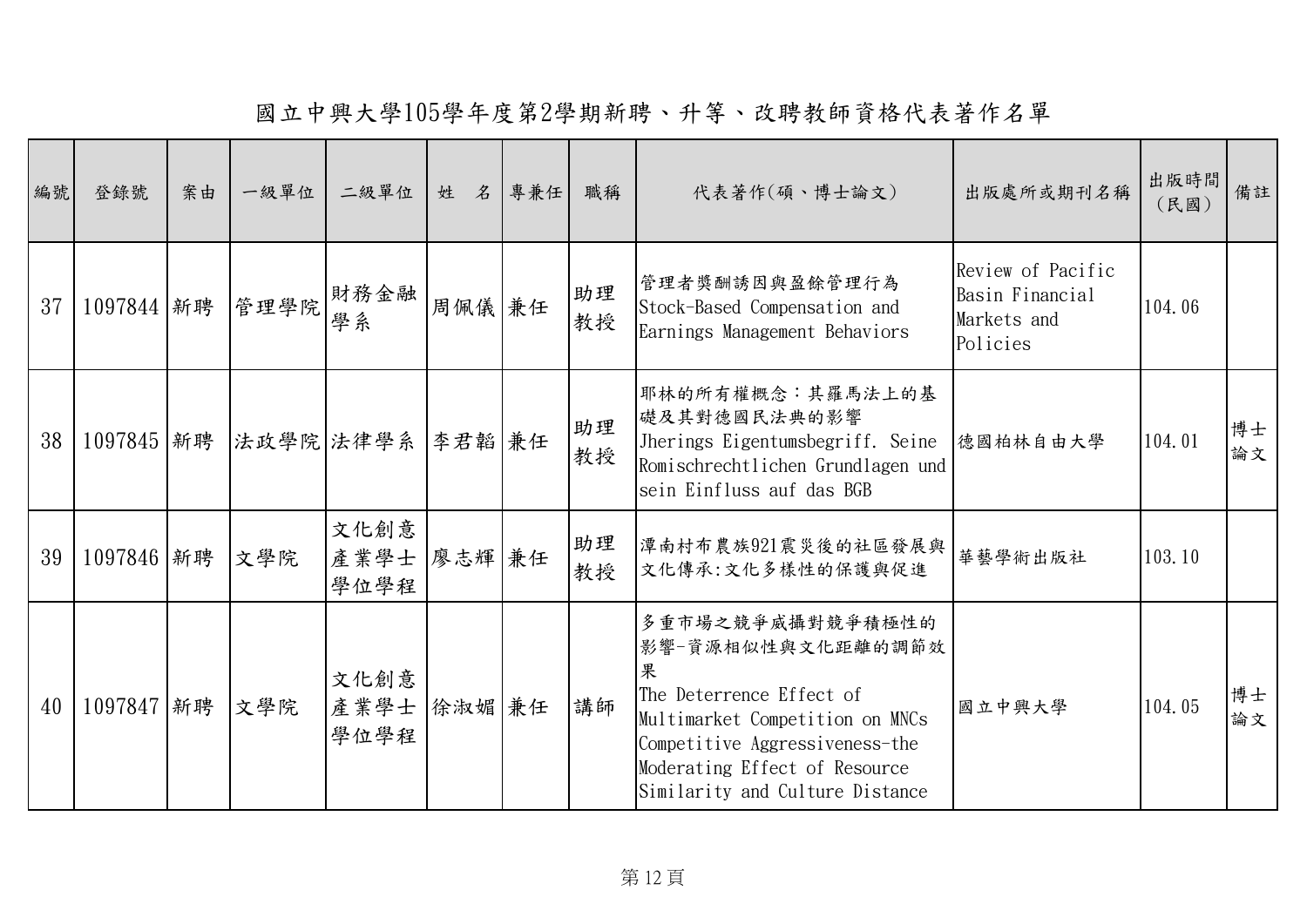國立中興大學105學年度第2學期新聘、升等、改聘教師資格代表著作名單

| 編號 | 登錄號         | 案由 | 一級單位 | 二級單位                          | 名<br>姓 | 專兼任 | 職稱      | 代表著作(碩、博士論文)                                                                                                                                  | 出版處所或期刊名稱 | 出版時間<br>(民國) | 備註       |
|----|-------------|----|------|-------------------------------|--------|-----|---------|-----------------------------------------------------------------------------------------------------------------------------------------------|-----------|--------------|----------|
| 41 | 1097848  新聘 |    | 文學院  | 文化創意<br>產業學士  賴郁君  兼任<br>學位學程 |        |     | 講師      | 日治時期的臺灣漢醫藥<br>The Han Medicine(Traditional<br>Chinese Medicine) in Taiwan<br>during the Japanese Colonial<br>Period                           | 國立中興大學    | 102.07       | 博士<br>論文 |
| 42 | 1097849 新聘  |    | 文學院  | 文化創意<br>產業學士<br>學位學程          | 林慶弧 兼任 |     | 副教<br>授 | 近代臺灣公共圖書館的發展(1895-<br>1981)                                                                                                                   | 稻香出版社     | 105.09       | 專書       |
| 43 | 1097850 新聘  |    | 文學院  | 文化創意<br>產業學士 紀文章 兼任<br>學位學程   |        |     | 講師      | 當代台灣環境運動紀錄片的構框與動<br>員策略研究<br>The Framing and Mobilization<br>Strategies in Contemporary Taiwan<br>Environmental Movement<br>Documentary Films | 國立臺南藝術大學  | 105.07       | 博士<br>論文 |
| 44 | 1097851  新聘 |    | 文學院  | 文化創意<br>產業學士<br>學位學程          | 許峰旗兼任  |     | 講師      | 國家政策對台灣工藝發展的影響<br>The Influence of National Policy<br>towards Craft Development in<br>Taiwan                                                  | 國立雲林科技大學  | 104.01       | 博士<br>論文 |